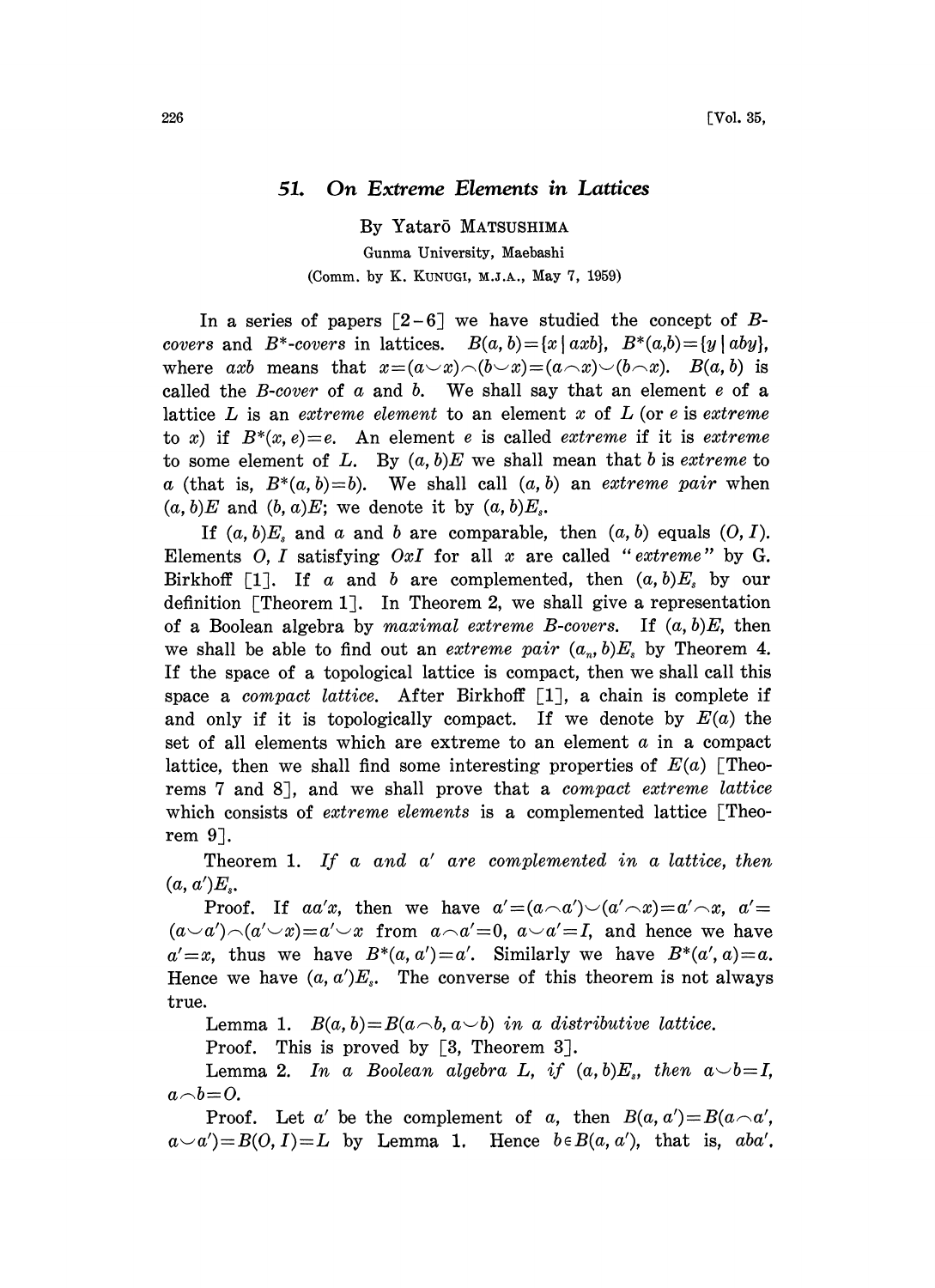Accordingly if  $(a, b)E_s$ , then  $b=a'$ .

Definition.  $B(a, b)$  is called a maximal extreme B-cover if  $(a, b)E_s$ and if there exists no extreme B-cover  $B(c, d)$  such that  $B(c, d) \supset B(a, b)$ but neither  $B(a, b)=B(c, d)$  nor  $B(c, d)=L$ .

Theorem 2. In a Boolean algebra L, any extreme B-cover is a maximal extreme B-cover and  $E(L)=L=B(a,a')$ , where  $E(L)$  is the set of extreme elements of  $L$ , and  $a'$  is the complement of  $a$ .

Proof. This is proved by Theorem <sup>1</sup> and Lemma 2.

Lemma 3. In a lattice axb implies  $a \rightarrow b \geq x \geq a \land b$ .

Proof. Since  $x=(a\vee x)\wedge(b\vee x)\geq x\vee(a\wedge b)\geq x$  we have  $x\vee(a\wedge b)$  $=x$ , hence  $x \ge a \wedge b$ . Similarly we have  $a \vee b \ge x$ .

Lemma 4. ach implies  $B^*(a, b) \subset B^*(c, b)$  in a lattice.

Proof. *ach* and *abx* imply *cbx* by [3, Lemma 4].

Lemma 5.  $B^*(a, b) = B^*(a \smile b, b) \frown B^*(a \frown b, b)$  in a lattice.

Proof. Since  $a \smile b \in B(a, b)$  we have  $B^*(a, b) \subset B^*(a \smile b, b)$  by Lemma 4. Similarly  $B^*(a, b) \subset B^*(a \wedge b, b)$ . Conversely if x belongs to  $B^*(a \vee b)$ b, b) and  $B^*(a \frown b, b)$ , then  $x \in B^*(a, b)$ .

Lemma 6. If  $x \in B^*(a, b)$ , then  $x \in B^*(a', b)$  for any a' such that  $a \smile b \geq a' \geq a \neg b$ .

Proof.  $B^*(a', b) = B^*(a' \cup b, b) \cap B^*(a' \cap b, b)$ ,  $B^*(a, b) = B^*(a \cup b, b) \cap$  $B^*(a\smallfrown b, b)$  by Lemma 5, but  $B^*(a\smallsmile b, b) \subset B^*(a'\smallsmile b, b), B^*(a\smallfrown b, b) \subset$  $B^*(a'\neg b, b)$  by Lemma 4; hence we have  $B^*(a, b) \subset B^*(a', b)$ .

Lemma 7. If  $(a, b)E$ , then  $(c, b)E$  for any c such that  $c \searrow b \ge a$  $\cup b$ ,  $c \wedge b \leq a \wedge b$ .

Proof. As in the proof of Lemma 6, we have  $b \in B^*(c, b) \subset B^*(a, b)$  $=$ b, and hence  $B^*(c, b) = b$ , that is,  $(c, b)E$ .

Now we shall write  $(a, b)E'$  when b is not extreme to a. Theorem 3. In any lattice

(1) if  $(a', b)E$ ,  $(b', a)E$  for  $a', b' \in B(a \land b, a \lor b)$ , then we have  $(a, b)$  $b)E_{s};$ 

(2) if b is not extreme for some c satisfying  $c\smile b\geq a\smile b$ ,  $c\smile b$  $\leq a \land b$ , then  $(a, b)E'$ .

Proof. ( 1) If  $(a', b)E$  for  $a' \in B(a \cap b, a \cup b)$ , then we have  $(a, b)E$ by Lemma 7, similarly we have  $(b, a)E$ . (2) is proved immediately from Lemma 6.

Theorem 4. In a lattice if  $(a, b)E$  and  $B^*(b, a) \ni a_1 \neq a$ , then we have  $(a_1, b)E$ . Moreover if there exists  $a_2 \neq a_1$  such that  $B^*(b, a_1) \ni a_2$ , then  $(a_2, b)E$ ; thus if we find, by repeating this method, an element  $a_n$  such that  $B^*(b, a_n) = a_n$ , then  $(a_n, b)E_s$ .

Proof. If  $B^*(b, a) \ni a_1$ , then  $b \smile a_1 \geq b \smile a$ ,  $b \neg a_1 \leq b \neg a$  by Lemma 3 and hence  $(a_1, b)E$  by Lemma 7. Similarly we have  $(a_n, b)E$ , and hence we have  $(a_n, b)E_s$  together with  $(b, a_n)E$ .

Lemma 8. For  $a \neq 0$ ,  $E(a) \exists I$  if and only if there exists  $x \neq I$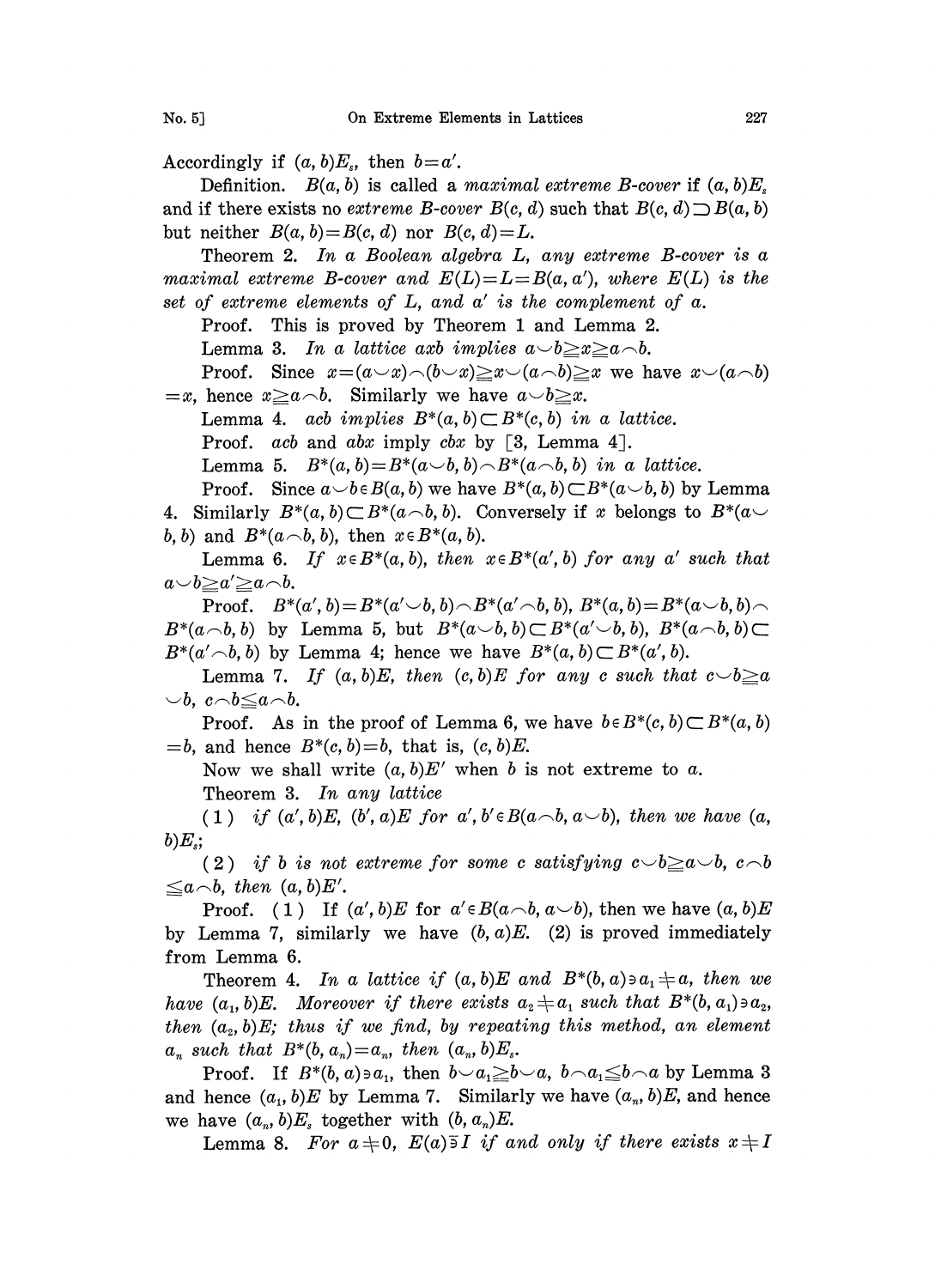such that  $a \sim x = I$ .

Proof. If aIx, then  $a \sim x \geq 1$  by Lemma 3, and hence we have  $a \sim x = I$ . If  $a \sim x = I$ , then we have alx by the definition.

Lemma 9. If  $(x, I)E$ , then  $(y, I)E$  for  $y \leq x$ .

Proof. Suppose that  $(y, I)E'$ ; then there exists u such that  $y \sim$  $u=I, u \neq I$  by Lemma 8, hence  $x \vee u = I$  from  $I=y \vee u \leq x \vee u$ , this contradicts the hypothesis.

Lemma 10. If  $(x, a)E$  and  $(y, a)E$ , then  $(z, a)E$  for  $y \le z \le x$ .

Proof. Suppose that  $(z, a)E'$ ; then there exists  $u \neq a$  satisfying zau, so that  $a=(z-a)\wedge(a\vee u)\ge (y\vee a)\wedge(a\vee u)\ge a$  and  $a=(z\wedge a)\vee$  $(a\wedge u) \leq (x\wedge a) \leq (a\wedge u) \leq a$ . Hence we have  $\mathbb{D}$   $(y\vee a) \wedge (a\vee u) = a$  and 2  $(x\wedge a)\vee(a\wedge u)=a$ . In this case, (i) if  $u\geq a$ , then we have yau together with  $\Phi$  and (ii) if  $u \leq a$ , then we have xau together with **2**, and (iii) when a and u are non-comparable, let  $u_1 = a \vee u$ ,  $u_2 = a \wedge u$ , then we have yau, and  $xau_2$  since zau implies  $zau_1$  and  $zau_2$ . In each case of (i), (ii), (iii), we have a contradiction to the hypothesis. Thus we have the assertion.

Theorem 5. Let  $C = \{c \mid E(c) \ni O, I, a, b, where (a, b)E_s\}$  in a lattice. If  $C \ni x, y$  for  $x \geq y$ , then we have  $z \in C$  for  $x \geq z \geq y$ .

Proof. This is a consequence of Lemmas 9 and 10.

Theorem 6. In a lattice if  $(d, a)E$ ,  $(e, b)E$  and  $M=B^*(a, d)$  $B^*(b, e)$ , then  $E(x) \ni a, b$  for  $x \in M$ .

Proof. If  $(d, a)E$  and  $B^*(a, d) \ni d_1$ , then we have  $(d_1, a)E$  by Th. 4. Similarly if  $(e, b)E$  and  $B^*(b, e) \ni e_1$ , then we have  $(e_1, b)E$ .

Henceforth we shall assume that  $L$  is a compact lattice with  $O$ and  $I$ .

Theorem 7. In a compact lattice we have

(1)  $E(c)=I$  if and only if  $c=0$ ,

(2)  $E(c) = \{0, I\}$  if and only if  $L = (c] \setminus [c)$ , where  $[c) = \{z \mid z \geq c\},$  $(c = |z| z \leq c).$ 

Proof. (1) Suppose that  $E(c)=I$  and  $c \neq 0$ ; then there exists a non-comparable element  $b_1$  to c satisfying  $c \neg b_1 = 0$  since  $E(c) \overline{\partial} O$  by the dual of Lemma 8. Since  $(c, b<sub>1</sub>)E'$  by the hypothesis there exists b<sub>2</sub> such that  $B^*(c, b_1) \ni b_2 \neq b_1$ . From  $(c \neg b_1) \neg (b_1 \neg b_2) = b_1$  and  $c \neg b_1 = 0$ <br>we have  $b_2 > b_1$  and hence  $b_2 \neg c \geq b_1 \neg c$ , but  $b_2 \neg c \neq b_1 \neg c$ , for if  $b_2 \neg c$ <br>or by an then  $B^*(c, b_1) = B^*(c_1, b_1) = B^*(c_2, b_1, b$  $= b_1 \sim c$ , then  $B^*(c, b_1) = B^*(c \sim b_1, b_1) \cap B^*(c \sim b_1, b_1) = B^*(c \sim b_2, b_1) \cap B^*(O,$  $(b_1) \ni b_2$  by Lemma 5, and hence  $(c \smile b_2)b_1b_2$ . On the other hand,  $(c \smile b_2)b_2b_1$ from  $b_1 < b_2 \leq c \lt b_2$ , thus we have  $b_1 = b_2$ , a contradiction. Then we have  $b_1 \smile c \smile b_2 \smile c$ .

Similarly since  $(c, b_2)E'$  there exists  $b_3$  such that  $B^*(c, b_2)\ni b_3 \neq b_2$ and  $c \smile b_2 < c \smile b_3$ . Accordingly we have an increasing chain  $b_1 < b_2 < c$  $\cdots < b_n < \cdots$ , and hence  $c \smile b_1 < c \smile b_2 < \cdots < c \smile b_n < \cdots$ . Since L is a compact lattice, we have  $b_n\rightarrow b_0$ , and hence  $c\smile b_n\rightarrow c\smile b_0$ .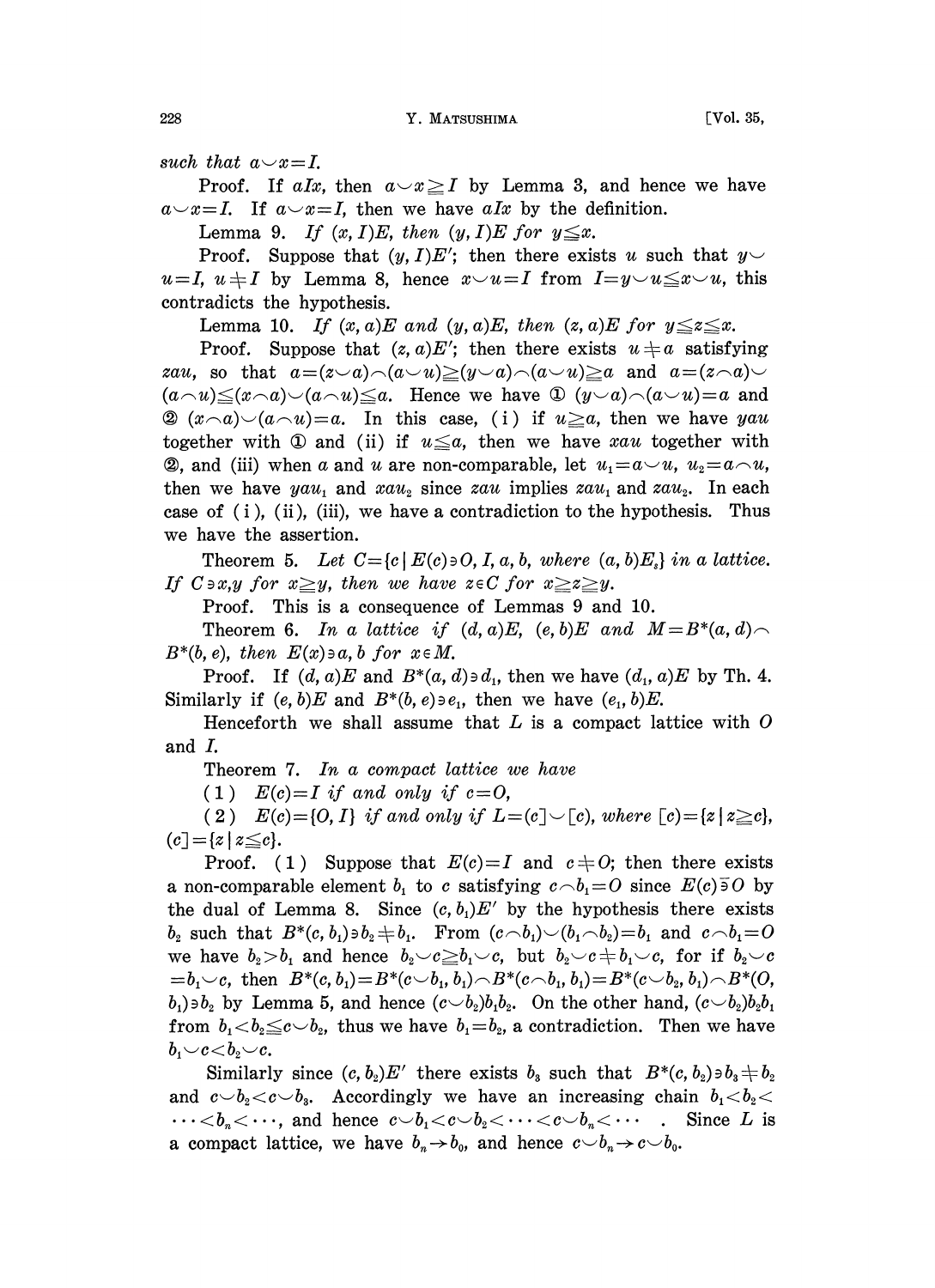Furthermore we have  $cb_1b_3$ , where  $b_3$  is non-comparable to c, for  $(c \smile b_1) \frown (b_1 \smile b_3) = (c \smile b_1) \frown b_3 = (c \smile b_1) \frown (c \smile b_2) \frown b_3 = (c \smile b_1) \frown b_2 = b_1$  by  $cb_1b_2$ ,  $cb_2b_3$ . And if  $b_3 \geq c$ , then  $(c \smile b_1) \wedge b_3 = c \smile b_1 \pm b_1$  contrary to  $cb_1b_3$ , and if  $c \geq b_3$ , then  $c \geq b_1$  contrary to the hypothesis, thus  $b_3$  is noncomparable to c. Similarly we have  $cb_1b_n$ , where  $b_n$  is non-comparable to c, and  $cb_1b_n$  tends to  $cb_1b_0$  as  $b_n \rightarrow b_0$  since L is a compact lattice. Then, we have  $b_1 \negthinspace \vee \negthinspace (c \negthinspace \negthinspace \wedge b_0)=b_1$ , and hence  $b_0$  is non-comparable to c. On the other hand, we have  $(c, b_0)E$  from the meaning of least upper bound, this contradicts the hypothesis. Consequently we have  $c=O$ . The converse is trivial.

(2) We shall prove that there is no element which is non-comparable to c. Let  $b_1$  be a non-comparable element to c.

Since  $E(c) = \{0, I\}$  we have  $c \wedge b_1 > 0$ ,  $c \vee b_1 < I$  and  $(c, b_1)E'$ , hence there exists  $d \neq b_1$  satisfying  $B^*(c, b_1) \ni d$ . If  $d > b_1$ , let  $d \equiv b_2$  and if  $d < b_1$ , then let  $b_2 \equiv d$ . If d is non-comparable to  $b_1$ , then let  $b_2 \equiv b_1 \smile d$ ,  $b'_1=b_1\hspace{-0.5mm}\sim\hspace{-0.5mm} d.$  In these cases  $b_2$  and  $b'_2$  are both non-comparable to c and  $b_1 \smile c \smile b_2 \smile c, b_1 \neg c \smile b_2' \neg c$  as in (1).

Repeating this method we have two chains, increasing and decreasing, as follows:

 $b_1 < b_2 < \cdots < b_n < \cdots$ ;  $b_1 > b'_2 > \cdots > b'_n > \cdots$ , where  $b_n$  and  $b'_n$  are non-comparable to c and  $cb_1b_2$ ,  $cb_1b_3$ ,  $\cdots$ ,  $cb_1b_n$ ,  $\cdots$  and  $cb_1b'_2$ ,  $cb_1b'_3$ ,  $\cdots$ ,  $cb_1b'_n$ ... (it may happen that one of those sequences does not occur).

Since L is a compact lattice  $cb_1b_n \rightarrow cb_1b_0$  and  $cb_1b'_n \rightarrow cb_1b'_0$  as  $b_n \rightarrow b_0$ and  $b'_n \rightarrow b'_0$  respectively, where  $b_0$  and  $b'_0$  are non-comparable to c and  $(c, b_0)E$ ,  $(c, b_0)E$  in the same way as in (1). This is a contradiction, thus we have the assertion of (2).

Theorem 8. In a compact lattice  $E(a)=b$  implies  $a\smile b=I$ ,  $a\smile b$  $=$   $\overline{0}$ .

Proof. Since it is obtained by (1) Th. 7 in case  $b=I$ , we may prove in case  $b \neq 0, I$ , whence  $a \neq 0, I$ . From  $E(a) \overline{b} 0, I$  there exists  $b_1, b'_1$  such that  $a \neg b_1 = I$ ,  $a \neg b'_1 = O$ . When  $a \neg b_1 = O$  or  $a \neg b'_1 = I$  we have  $b=b_1=b'_1$  satisfying  $a\smile b=I$  and  $a\smile b=O$  from  $E(a)=b$  and Theorem 1.

If  $b_1, b'_1$  are both distinct from b, that is,  $a \neg b_1 > 0$  and  $a \neg b'_1 < I$ , then  $B^*(a, b_1)\ni b_2$  such that  $b_2,  $a\wedge b_2 and  $B^*(a, b_1')\ni b_2'$  such$$ that  $b'_1>b'_1$ ,  $a\smile b'_2>a\smile b'_1$  since  $a\smile b_1=I$ ,  $a\smile b'_1=O$  and  $E(a)\bar{\circ} b_1, b'_1$ . Moreover since  $a \smile b_2 \geq a \smile b_1 = I$  and  $a \neg b_2' \leq a \neg b_1' = O$  from  $ab_1b_2, ab_1'b_2'$ by Lemma 3, we have  $a\smile b_2=I$  and  $a\smile b'_2=O$ . If  $a\smile b_2>O$  and  $a\smile b'_2$  $\langle I, \rangle$  then repeating this method we have increasing and decreasing chains  ${b_n}$  and  ${b'_n}$ , where

$$
a \wedge b_1 > a \wedge b_2 > \cdots > a \wedge b_n > \cdots; \ a \vee b'_1 < a \vee b'_2 < \cdots < a \vee b'_n < \cdots;
$$
  
\n
$$
a \vee b_1 = a \vee b_2 = \cdots = I, \ a \wedge b'_1 = a \wedge b'_2 = \cdots = O.
$$
  
\nIf  $b_n \rightarrow b_0$  and  $b'_n \rightarrow b'_0$ , then since *L* is a topological lattice we have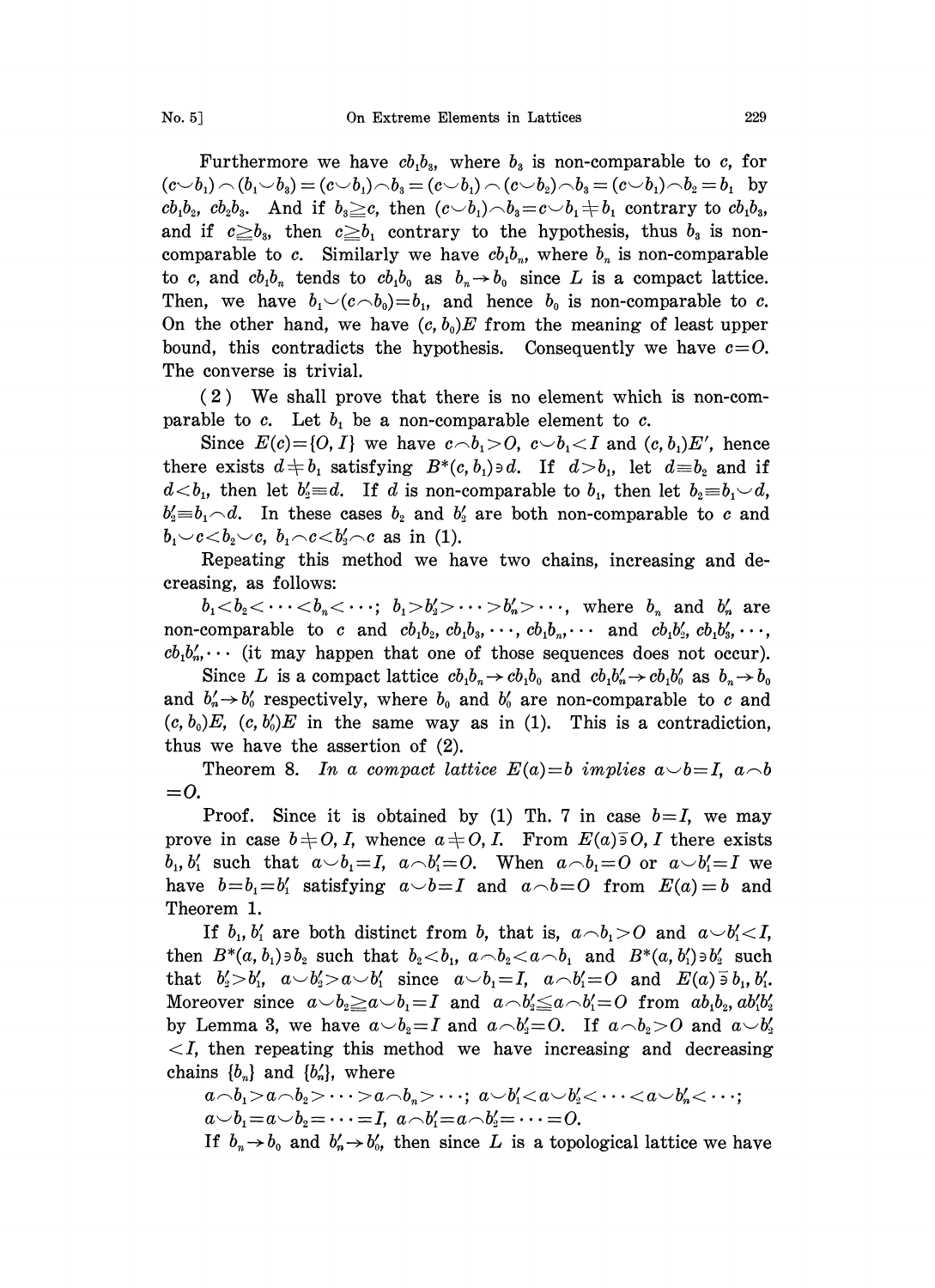$E(a) \in b_0, b'_0$  in the same way as in (2), Th. 7 and  $a_0 \smile b_0 = I$ ,  $a_0 \smile b'_0 = O$ . Thus we have  $b_0=b'_0=b$ , satisfying  $a\smile b=I$ ,  $a\smile b=O$ , this completes the proof.

Now we shall call a lattice L an extreme lattice when every element of L is extreme.

Lemma 11. xya, xyb,  $a \geq c \geq b$  imply xyc. Proof. By xya, xyb and  $a \geq c \geq b$  we have  $y=(x \vee y)\wedge(y \vee b) \leq (x \vee y)\wedge(y \vee c) \leq (x \vee y)\wedge(y \vee a)=y,$  $y=(x\wedge y)\vee(y\wedge b)\leq(x\wedge y)\vee(y\wedge c)\leq(x\wedge y)\vee(y\wedge a)=y,$ and hence we have xyc.

Lemma 12. In case  $a \geq b$ ,  $a \neq I$  and  $b \neq O$ , if there exists z such that  $x\rightarrow z=I$ ,  $x\rightarrow z=O$  for any  $x\in B(a, b)$ , then  $\{B(a, b), z\}$  is an extreme lattice. In this case if there exists y such that  $x_1 \negthinspace \sim \negthinspace z = y \negthinspace < \negthinspace I$  for some  $x_1 \in B(a, b)$ , then  $\{B(a, b), z\}$  is not an extreme lattice.

Proof. The first part of this theorem is obtained from Theorem 1. In the latter part, since  $z \sim a = I$  from the hypothesis we have  $(z\wedge y)\vee (y\wedge a)=z\vee (y\wedge a)\leq (z\vee y)\wedge (z\vee a)=z\vee y=y$ , and hence from  $y \wedge a \in B(a, b)$  we have  $z \vee (y \wedge a)=y$  since  $x \vee z=I$  or  $x \vee z=y$  for  $x \in B$  $B(a, b)$ . Thus we have zya. We have zyb from  $z \rightarrow b = y$ . Accordingly by Lemma 11 we have zyc for  $c \in B(a, b)$ , that is, y is not an extreme element.

Theorem 9. A compact lattice which is an extreme lattice is a complemented lattice.

Proof. Let L be an extreme lattice; then if we take  $c\neq 0, I$  of L, then there exists  $x_1 \in L$  such that  $(x_1, c)E$ .

Case I. If  $B^*(c, x_1)=x_1$  and if  $c\smile x_1=I$ ,  $c\smile x_1=O$ , then  $x_1$  is the complement of c. If  $c \sim x_1 < I$ ,  $c \sim x_1 > O$ , then let  $c \sim x_1 = a$ ,  $c \sim x_1 = b$ . In this case there exists z such that  $z \sim a=I$  and  $z \sim a=O$ , for otherwise  $L$  is not an extreme lattice by Lemma 12. Hence we have  $z \sim c=I$ ,  $z \sim c=O$  by Lemma 12.

Case II.  $B^*(c, x_1) \ni x_2, \cdots, B^*(c, x_{n-1}) \ni x_n, \cdots$  Since L is a compact lattice  $c \wedge x_n \rightarrow c \wedge x_0$  and  $c \vee x_n \rightarrow c \vee x_0$  as  $x_n$  tends to  $x_0$ . From  $cx_1x_2, cx_2x_3, \cdots, cx_{n-1}x_n, \cdots$ , we have

 $c \sim x_1 \leq c \sim x_2 \leq \cdots \leq c \sim x_n \leq \cdots \leq c \sim x_0;$ <br> $c \sim x_1 \geq c \sim x_2 \geq \cdots \geq c \sim x_n \geq \cdots \geq c \sim x_0$  by Lemma 3.

Thus we have  $(c, x_0)E$ . Then if  $c \sim x_0 < I$ ,  $c \sim x_0 > O$ , we can find the complement of  $c$  in the same way as in Case I.

## **References**

- [1] G. Birkhoff: Lattice Theory, rev. ed., New York (1948).
- [2] L. M. Kelly: The geometry of normed lattice, Duke Math. J., 19 (1952).
- [3] Y. Matsushima: On the B-covers in lattices, Proc. Japan Acad.,  $32$  (1956).